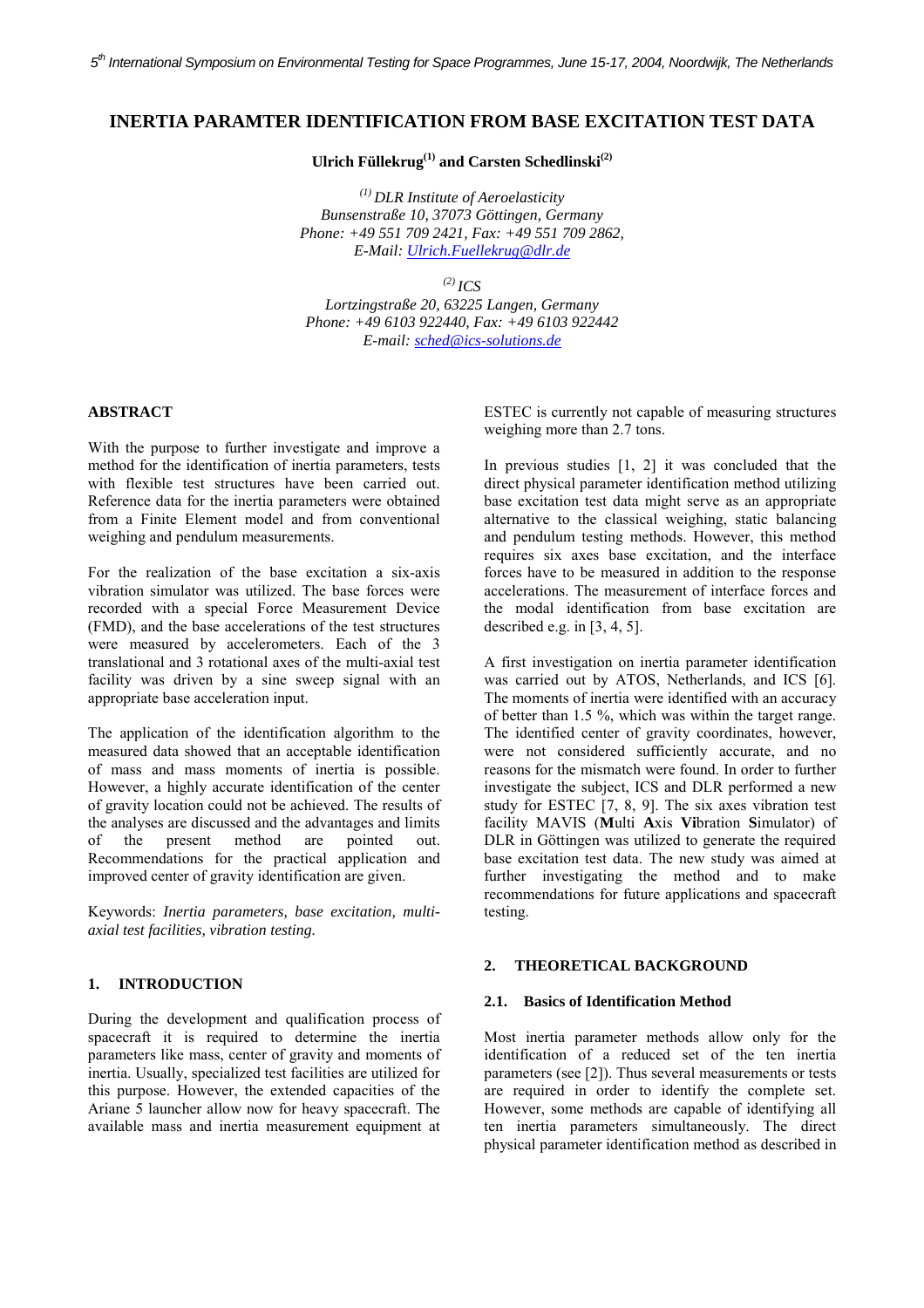[1] and [2] seems to be the most promising of these methods, and it may be an alternative to classical weighing, static balancing and pendulum testing methods in terms of testing time and possible accuracy achievements.

The direct physical parameter identification method focuses on a fit of system matrices to measured vibration response data. Measurements of the accelerations of the structure are required together with the applied forces and moments, while all translational and rotational motions of the structure need to be excited.

Multi degree-of-freedom base excitation may be applied to the structure, e.g. on a six axes vibration table. A prerequisite for the validity of linear equations of motion is that the rotational amplitudes and velocities are sufficiently small. Furthermore the structure has to be mounted on a force measurement device (FMD). The measured interface forces are then interpreted as applied loads to the ideal free/free system.

Frequency domain measurement data are best suited to estimate the inertia parameters utilizing the direct physical parameter identification method, since it simplifies the elimination of the influences of the structure's elasticity on the response. Separation of the rigid and the elastic system response is generally possible even if the first elastic natural frequency is very low. The extraction of the rigid body response can be regarded as the problem of extrapolating the frequency response to frequency zero.

In [2] the linearized equations of motion of a rigid body with respect to an arbitrary reference point A have been developed for small angular motions and small angular velocities:

$$
\begin{bmatrix}\n m & 0 & 0 \\
 0 & m & 0 \\
 0 & 0 & m\n\end{bmatrix}, m\n\begin{bmatrix}\n 0 & z_{AC} & -y_{AC} \\
 -z_{AC} & 0 & x_{AC} \\
 y_{AC} & -x_{AC} & 0\n\end{bmatrix}\n\begin{bmatrix}\n \ddot{x}_A \\
 \ddot{y}_A \\
 \ddot{z}_A \\
 \ddot{\ddot{y}}_A \\
 \ddot{y}_A\n\end{bmatrix} = \sum_{i} \begin{bmatrix}\nf_x \\
 f_y \\
 f_z\n\end{bmatrix}_{P_i} - \begin{bmatrix}\n 0 \\
 0 \\
 mg\n\end{bmatrix}
$$
\n(1a)

$$
\begin{bmatrix}\n0 & -z_{AC} & y_{AC} \\
z_{AC} & 0 & -x_{AC} \\
-y_{AC} & x_{AC} & 0\n\end{bmatrix}, \begin{bmatrix}\n\Theta_{xx} & \Theta_{xy} & \Theta_{xz} \\
\Theta_{yx} & \Theta_{yy} & \Theta_{yz} \\
\Theta_{zx} & \Theta_{zy} & \Theta_{zz}\n\end{bmatrix}_{A}\n\begin{bmatrix}\n\ddot{x}_A \\
\ddot{y}_A \\
\ddot{a}_A \\
\ddot{b}_A \\
\ddot{y}_A\n\end{bmatrix} =
$$

$$
=\sum_{i}\begin{bmatrix}t_{x}\\t_{y}\\t_{z}\end{bmatrix}_{P_{i}}+\sum_{i}\begin{bmatrix}0&-z_{AP_{i}}&y_{AP_{i}}\\z_{AP_{i}}&0&-x_{AP_{i}}\\-y_{AP_{i}}&x_{AP_{i}}&0\end{bmatrix}\begin{bmatrix}f_{x}\\f_{y}\\f_{z}\end{bmatrix}_{P_{i}}-mg\begin{bmatrix}y_{AC}\\-x_{AC}\\0\end{bmatrix}
$$
(1b)

| WHELE.                                             |                                                             |
|----------------------------------------------------|-------------------------------------------------------------|
| m                                                  | mass                                                        |
| $\ddot{x}_A$ , $\ddot{y}_A$ , $\ddot{z}_A$         | translational accelerations at                              |
|                                                    | reference point A                                           |
| $\ddot{\alpha}_A, \ddot{\beta}_A, \ddot{\gamma}_A$ | rotational accelerations at                                 |
|                                                    | reference point A                                           |
| $x_{AC}$ , $y_{AC}$ , $z_{AC}$                     | center of gravity with respect to                           |
|                                                    | reference point A                                           |
| $x_{AP_i}$ , $y_{AP_i}$ , $z_{AP_i}$               | coordinates of point $P_i$ with re-                         |
|                                                    | spect to reference point A                                  |
| $(f_x, f_y, f_z)_R$                                | forces at point $P_i$                                       |
| $(t_{x}, t_{y}, t_{z})_{R}$                        | moments at point P <sub>i</sub>                             |
| $(\theta_{xx}, \theta_{yy}, \theta_{zz})_A$ -      | moments of inertia with respect                             |
|                                                    | to reference point A                                        |
| $(\theta_{xy}, \theta_{yz}, \theta_{yz})_A$ -      | products of inertia with respect to<br>reference point A    |
| g                                                  | gravitational constant (9.81 $\mathrm{m/s}_{\mathrm{s}2}$ ) |

It is in most cases not possible to measure the accelerations directly at the reference point A. Thus  ${a}_{A} = \begin{cases} \ddot{x}_{A} & \ddot{y}_{A} & \ddot{z}_{A} & \ddot{\alpha}_{A} & \ddot{\beta}_{A} & \ddot{y}_{A} \end{cases}$  is estimated from the relation  $\{a\}_M = [G]_A \{a\}_A$  where  $\{a\}_M$ represents the measured accelerations for the measured degrees of freedom and  $[G]_4$  is a pure geometric transformation matrix:

$$
\left\{a\right\}_A = \left(\left[G\right]_A^T \left[W\right] \left[G\right]_A\right)^{-1} \left[G\right]_A^T \left[W\right] \left\{a\right\}_M \tag{2}
$$

with:  $[W]$  - optional weighting matrix

For a single point  $P_i$ , for example,  $[G]_4$  takes the form as shown in Eq. 3

whore: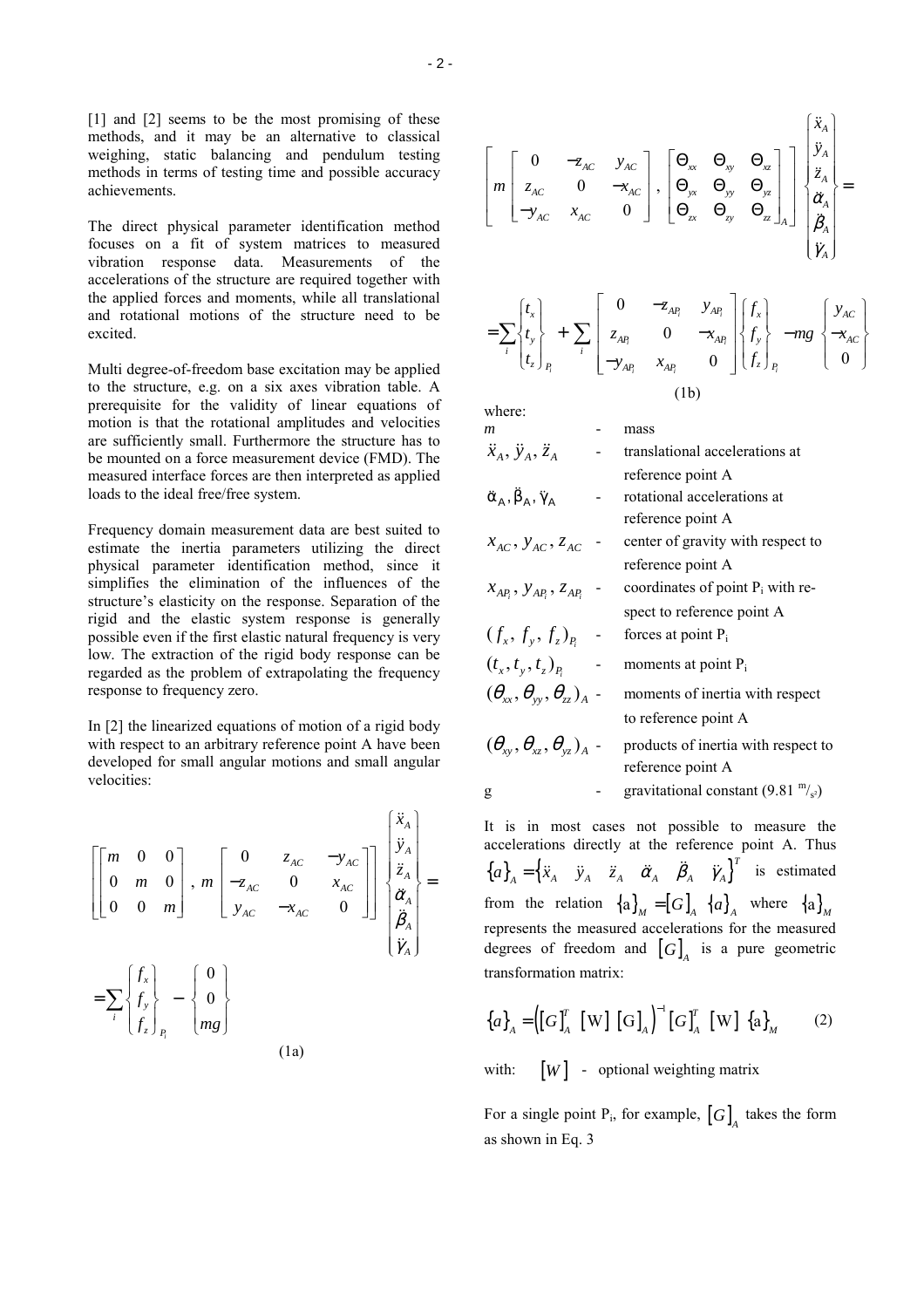$$
\begin{bmatrix} G \end{bmatrix}_{A} = \begin{bmatrix} 1 & 0 & 0 & 0 & z_{AP_i} & -y_{AP_i} \\ 0 & 1 & 0 & -z_{AP_i} & 0 & x_{AP_i} \\ 0 & 0 & 1 & y_{AP_i} & -x_{AP_i} & 0 \end{bmatrix}
$$
 (3)

Theoretically Eqs. 1 could directly be used to identify the inertia parameters. Yet to reduce the number of unknowns an estimation vector according to Eq. 4 can be defined.

$$
\{\sigma\} = \{m \quad mx_{AC} \quad my_{AC} \quad mz_{AC} \quad \Theta_{xxA}
$$
  
\n
$$
\Theta_{yyA} \quad \Theta_{zzA} \quad \Theta_{xyA} \quad \Theta_{xzA} \quad \Theta_{yzA}\}^T
$$
 (4)

Reassembling Eqs. 1 then yields an equation system, which can be solved for the ten inertia parameters contained in the estimation vector.

In order to account for elastic influences as well, the estimation vector can be extended by appropriate auxiliary parameters. However, this will not be discussed in detail in this publication.

#### **2.2. Pretest Analysis**

The performance of a pretest analysis for the investigated Clumod structure led to the following points that should be considered for inertia parameter identification from base excitation testing [7]:

- achieve enforced accuracy with respect to calibration of the measurement chain (pickup sensitivities, time delays of filter boards, geometry of setup, etc.)
- avoidance/reduction of elastic effects by proper pickup placement (i. e. on rigid locations); not possible for load cells (elastic effects will show in any case on the force data)



Figure 1: FMD, circular disk and Cuboid

- avoidance of poor conditioning of base acceleration and force data by defining appropriate base excitation patterns
- thorough assembly of FMD (avoidance of possible pre-tensioning or pre-stressing)
- pretest and evaluation of pretest with known calibration mass, favorably backed up by analytical data

Especially important are the proper calibration of the sensors next to an optimal accuracy of the measured forces, since these points have proven to be most relevant for a proper identification of the center of gravity.

### **3. TEST STRUCTURE AND REFERENCE DATA**

## **3.1. Test Structure**

With the purpose to investigate the inertia parameter identification method, tests with an elastic structure were performed. This section describes the investigated test structure and explains how reference data for the inertia parameters were obtained.

The FMD itself is always part of the test setup. Therefore the inertia parameters of the FMD need to be identified first. However, the inertia parameters of the FMD cannot be precisely identified with classical methods. This is due to the fact that those parts of the masses of the load cells, which are contributing to the measured dynamic forces, are unknown. For this reason, a special test setup was utilized which enables the identification of the inertia parameters of the FMD.

The utilized test setup consists of a simple Cuboid, which is mounted to the cover plate of the Force Measurement Device by using a circular disc. Fig. 1 shows the Cuboid, the circular disc, and the Force Measurement Device.

The Cuboid consists of a simple homogenous, rectangular block and is manufactured of aluminum. The dimensions of the Cuboid are in length *160 mm*, breadth *70 mm*, and in height *400 mm.* At the bottom side the Cuboid has 4 threaded holes of diameter M8, which are used to screw it to the circular disc. The circular disc is manufactured of steel. It has a diameter of *351.0 mm* and a height of *14.5 mm*. The inertia parameters of the Cuboid and circular disc could be determined by weighing and from the geometry with very high accuracy [8].

The test structure Clumod (**Clu**ster **Mod**el) is a laboratory-type test structure and was specially designed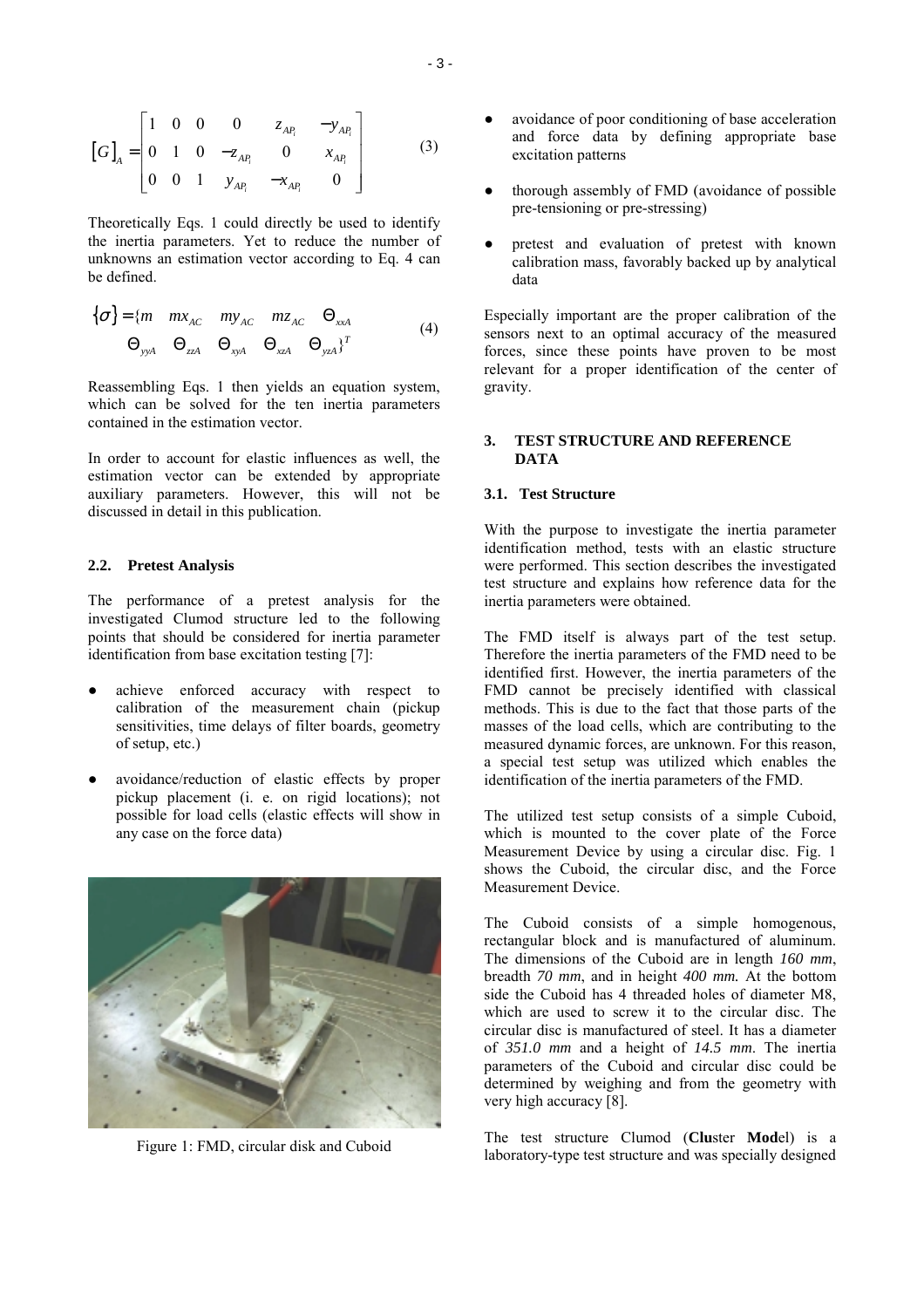

Figure 2: Test structure Clumod with four blades

and manufactured for the development and verification of modal identification methods. Clumod consists of a hollow central mast and four perpendicularly mounted rectangular blades. The overall height is about *1.6 m* and the total mass amounts to about *47 kg*.

Fig. 2 shows the Clumod with four blades. The main parts of Clumod are the bottom flange, the central mast, and the four blades.

The bottom flange, the central mast, and the four blades are made of steel. The shorter upper blade contains a thin layer of silicone in its neutral axis. In this way a non-uniform damping of the structure is realized. Due to symmetries the structure is dynamically characterized by clusters of eigenfrequencies. The silicone layer in the neutral axis of the shorter upper blade causes a variation of damping of the vibration modes.

With the purpose to have a smaller and a higher elastic influence, the test structure Clumod was employed in two different configurations. The configuration with the higher elastic influence consists of the original Clumod with four blades; see Fig. 2. For the configuration with lower elastic influence the two upper blades and one of the lower blades were removed.

# **3.2. Analytical Determination of Inertia Parameters**

In order to have an analytical description of the test structure Clumod, a Finite Element (FE) model was established. The main cause for the creation of the Finite Element model was to precisely predict the inertia



Figure 3: FE-Model of Clumod with four blades

parameters like total mass, center of gravity, and moments of inertia. The second cause was to get insight into the dynamic behavior and to predict the eigenfrequencies and mode shapes.

For the setup of the Finite Element model the detailed design data were utilized. In order to achieve good results for the inertia parameters, special care was spent to include very precisely the dimensions of all parts. Also, all cutouts and holes were taken into account and accordingly considered. For the discretization mainly beam and plate elements were used. The Finite Element model of Clumod with four blades exhibits 257 nodes and 152 elements. It is shown in Fig. 3.

The FE model was then employed for the computation of the inertia parameters. The results for Clumod with four blades are listed in Table 1. The table specifies the total mass, the center of gravity (CoG) in x, y and zdirection, and the moments of inertia (MoI) related to the center of gravity. All parameters are given with respect to the FE coordinate system. The table also lists the results of conventional measurements of inertia parameters.

The eigenfrequency analysis of Clumod with four blades shows that 11 modes shows are present in the frequency range from *5.7 Hz* to *15.5 Hz*. They are characterized by the fundamental bending of the blades and the fundamental bending and torsion of the mast. A frequency cluster occurs around *12.3 Hz* with four bending modes of the lower blades. Higher bending modes of the blades and the mast occur in the frequency range above *37.7 Hz*.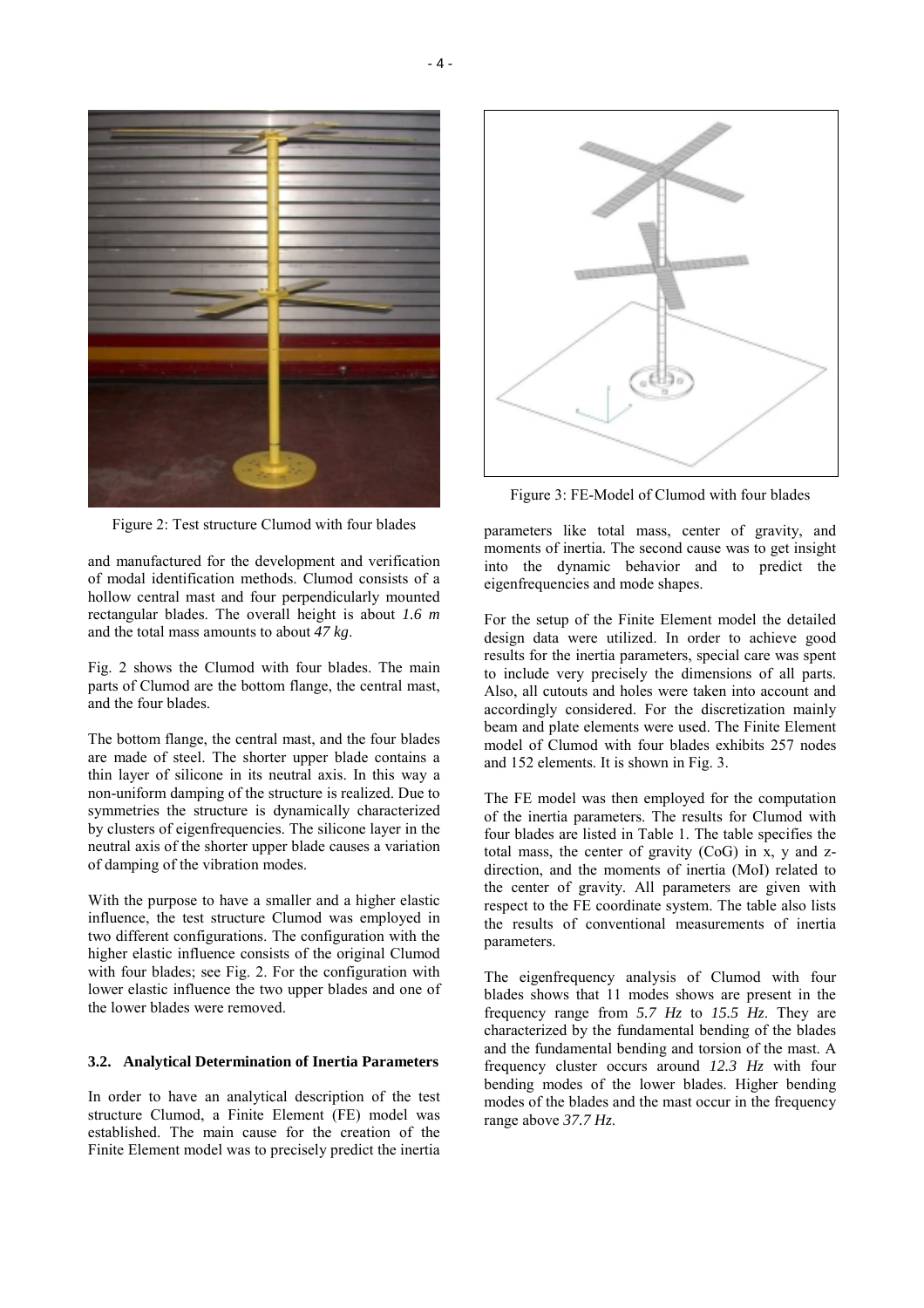For Clumod with one blade only 5 well-separated modes are present in the frequency range up to *50 Hz*. The lowest eigenfrequency with the fundamental mast bending occurs at *11.6 Hz*.

### **3.3. Conventional Measurement of Inertia Parameters**

The inertia parameters of Clumod with one and four blades were also experimentally identified by conventional weighting and pendulum measurements. For all measurements the respective tolerances were determined and calculated.

The total mass of Clumod was simply measured by using a calibrated balance. The tolerance for the measured mass was computed from the resolution of the balance, the relative error and a digit error. The center of gravity in z-direction was measured by suspending Clumod with a crane and a steel wire rope at its top and supporting its lower part with a calibrated balance. The tolerances depend on the accuracy of the balance and the accuracy of measuring the distances between the point of support, the attachment point of the steel wire rope and the bottom of Clumod.

The moments of inertia (MoI) were determined by suspending Clumod with steel wire ropes and measuring the time of several cycles of vibrations in the gravity field. The moments of inertia  $\Theta_{ii}$  were calculated from

$$
\Theta_{ii} = \frac{m g s_1 s_2 T^2}{4 \ell \pi^2}
$$
 (5)

where  $m$  is the mass,  $g$  the gravitational acceleration constant,  $s_1$  and  $s_2$  the distances from the center of gravity (CoG) to the attachment points of the ropes, *T* the time period for one cycle of oscillation, and  $\ell$  the length of the ropes.

Fig. 4 shows the test setup for measuring the moments of inertia of Clumod with four blades.

#### **3.4. Comparison of Inertia Parameters**

The inertia parameters from FE analysis and measurements are listed in Table 1 for Clumod with four blades. The table shows that the deviations are very small in most cases. The deviations between FE analysis and measurements are in most cases smaller than the computed tolerances of the measurements itself. Only for the total mass the deviation is a little higher than the tolerance of the measurements. Altogether it can be concluded that the accuracy of the parameters is quite high.



Figure 4: Measurement of moments of inertia for Clumod with four blades

| <b>Parameter</b>  | <b>FE</b> Analysis | <b>Measurement</b>        | <b>Deviation</b> |
|-------------------|--------------------|---------------------------|------------------|
| Mass m            | 47.230 kg          | 47.400 kg                 | $0.36\%$         |
| CoGx              | $0.0$ mm           | $0.0$ mm                  | $0.00\%$         |
| CoG <sub>V</sub>  | $0.0$ mm           | $0.0$ mm                  | $0.00\%$         |
| CoGz              | 603.3 mm           | $603.0 \; mm$             | $-0.05 \%$       |
| MoI $\Theta_{xx}$ | 20.144 $kgm^2$     | 20.353 $kgm^2$            | $1.03\%$         |
| MoI $\Theta_{vv}$ | 20.410 $kgm^2$     | $20.528$ kgm <sup>2</sup> | $0.58 \%$        |
| MoI $\Theta_{77}$ | 2.289 $kgm^2$      | $2.278$ $kgm^2$           | $-0.48 \%$       |

Table 1: Inertia parameters of Clumod with four blades

### **3.5. Test Setup**

For the realization of the base excitation the six-axis vibration simulator MAVIS (**M**ulti **A**xis **Vi**bration **S**imulator) was utilized. A photograph of MAVIS with Clumod is shown in Fig. 5.

The data acquisition was performed with a 72-channel time domain data acquisition system. With this system all measured signals like accelerations of the vibration table, base forces, and accelerations of other accelerometers were recorded. The data acquisition system was also employed for the generation of the base excitation signals and for the control of the vibration test facility MAVIS.

The forces were measured with a special Force Measurement Device (FMD). The FMD consists of a cover plate and four pre-stressed 3-component force sensors. Fig. 6 shows the bottom side of the FMD. In this figure also the summation box is visible. The summation box sums up the signals of those force sensors, which are on the same line of action.

The FMD was mounted to the vibration table of MAVIS by a special mounting plate. Special care was taken for the fixation of the force elements onto the mounting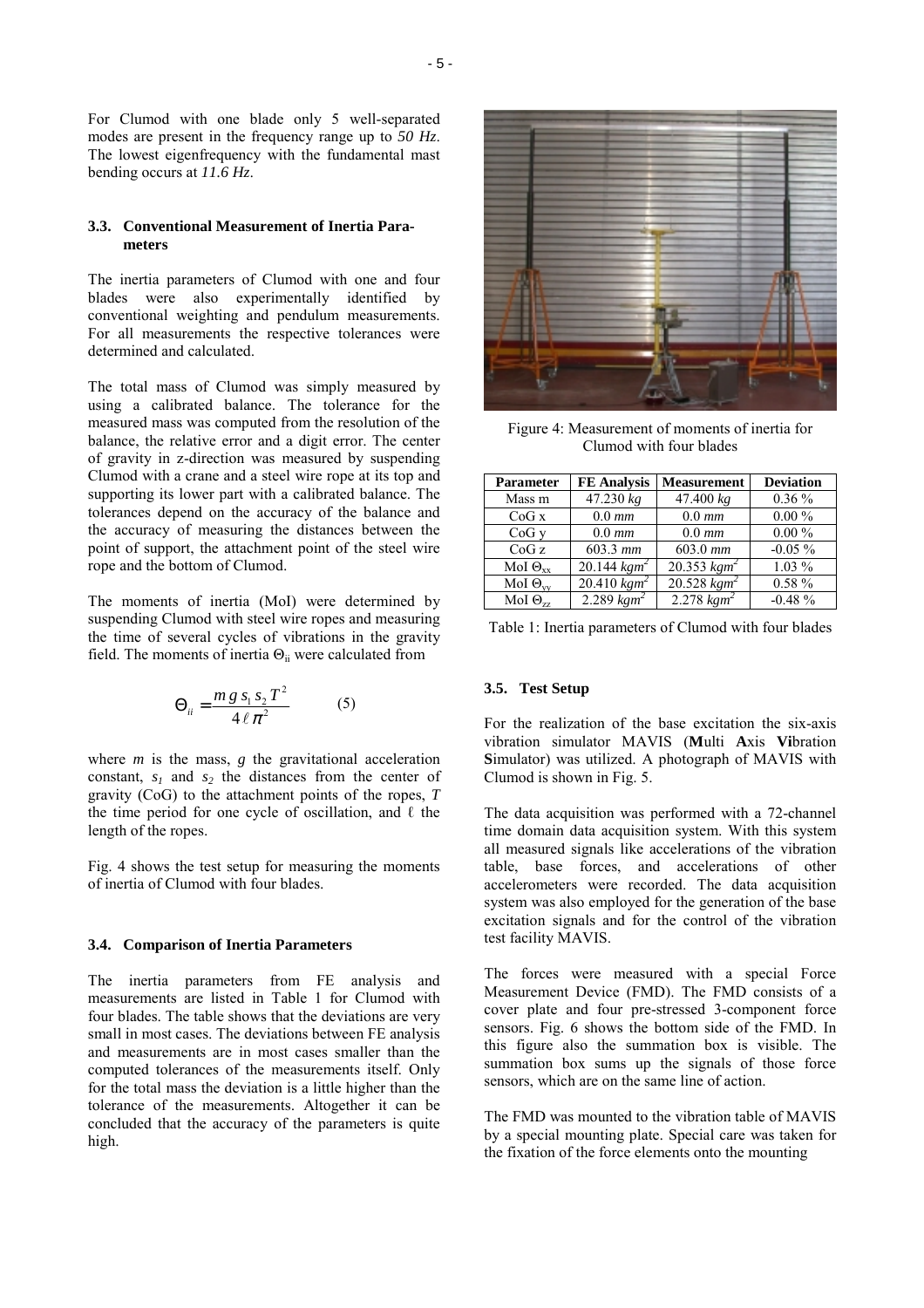

Figure 5: Test setup with MAVIS and Culmed



Figure 6: Bottom side of the FMD

plate. Following the instructions of the FMD manufacturer, an aluminum foil was placed under two opposing force element in order to avoid any teetering and to enable an assembly free of mechanical stresses.

The base accelerations of the test structures were measured on the one hand by accelerometers at the vibration table plate, which are also used for the control of MAVIS. In addition, accelerometers were installed at the cover plate of the FMD.

## **4. TEST PERFORMANCE AND TEST DATA EVALUATION**

The tests for the identification of the inertia parameters were performed at the test laboratory of the Institute of Aeroelasticity at DLR Göttingen in early summer 2002. With the test setup for Cuboid, Clumod with one blade and Clumod with four blades sine sweep runs were performed for each of the 3 translational and for each of

the 3 rotational axes. The measured signals consist of the 6 base accelerations of the MAVIS vibration table, 8 signals of the FMD force sensors, and 8 signals of the accelerometers on the FMD.

The sine sweep signal excitation was applied in the frequency range from *4.0 Hz* to *32.0 Hz*. The frequency increased with *2 oct/min* and thus the total duration of each sweep run was about *90 s*. The nominal base acceleration input was about 2.5  $m/s^2$  for the translational axes, about  $3.0$  rad/s<sup>2</sup> for the rotational axes α and β (lateral) and about 6.0  $rad/s<sup>2</sup>$  for the rotational axis γ (vertical). The time domain signals were recorded by the data acquisition system and digitized.

The first step of the test data evaluation consisted in the computation of the frequency spectra. In order to achieve accurate results the peak reference hold technique was utilized. For this computation the overlap of the single data blocks was set to *90%*, the block size was selected to 8,192 data points, and 53 averages were taken. Next, the resulting frequency spectra were interpolated to a frequency grid with a resolution of *0.05 Hz.*

The force measurement device delivers 2 combined forces for both, the x- and y-direction, and 4 single forces in the z-direction. From these 8 force signals the resulting forces and moments of the FMD were be computed. As reference point the center of the forcemeasuring plane was used.

Base accelerations from the accelerometers on the FMD were calculated according to

$$
\left\{ \ddot{u}_{0} \right\}_{F} = \left[ T \right] \left\{ \ddot{u}_{accel} \right\} \tag{6}
$$

see also [5]. Here  $\{\ddot{u}_0\}_F$  is the vector with the 6 DoF base accelerations of the reference point *F* (center of the force measuring plane) and  $\{\ddot{u}_{accel}\}$  is the vector with the measured accelerations on the FMD.  $[T]$  is a transformation matrix and can be calculated from

$$
\left[T\right] = \left(\left[G\right]_F^T \left[G\right]_F\right)^{-1} \left[G\right]_F^T \tag{7}
$$

The geometry matrix  $[G]_F$  is formed by the coordinates and the measurement directions of the accelerometers on the FMD (see also section 2.1).

The dynamic masses of a structure under base excitation are described by Eqs. 8 (see [5])

$$
f_{0k}(\omega) = H_{kk}^{mass}(\omega) \cdot \ddot{u}_{0k}(\omega)
$$
 (8a)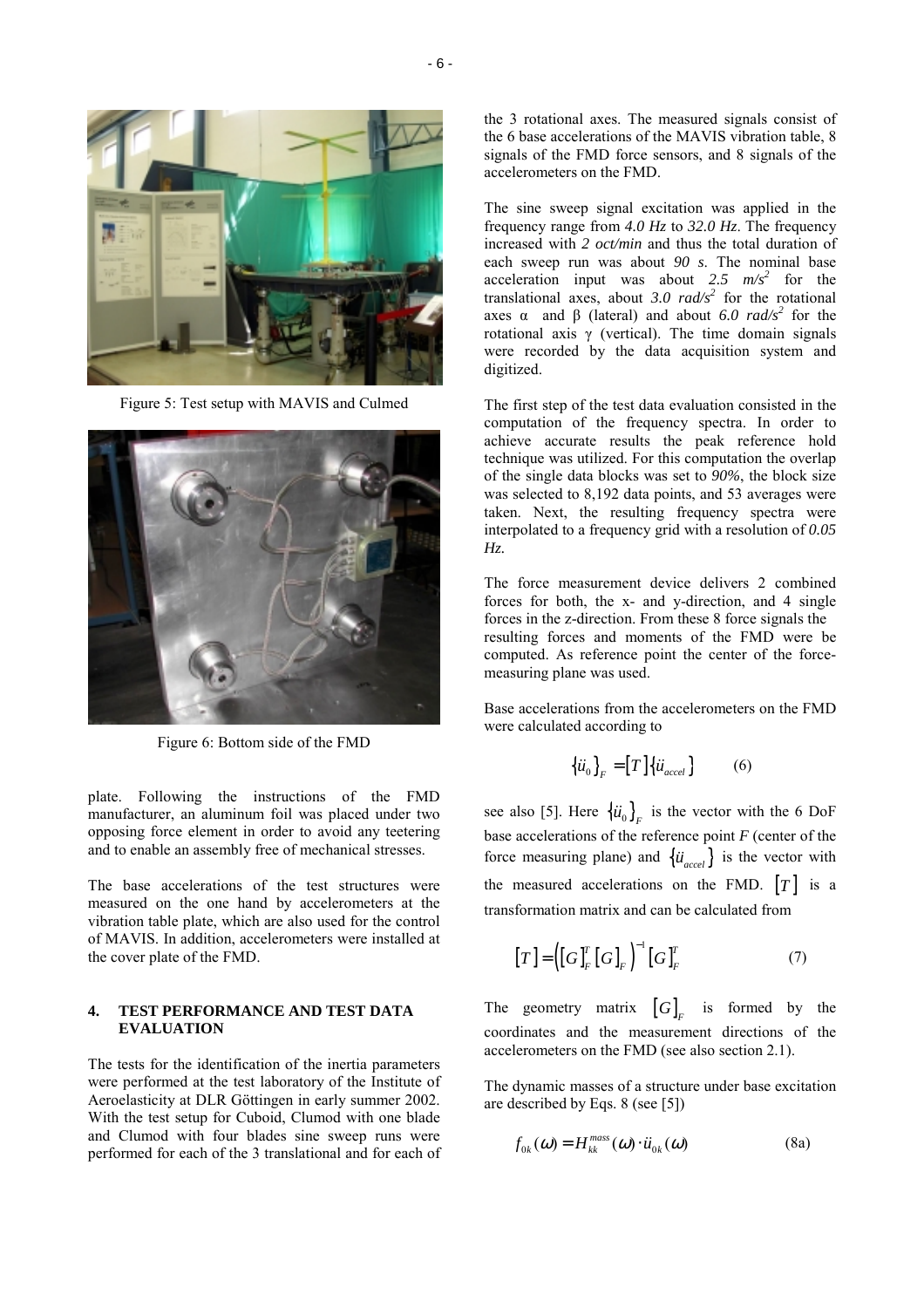$$
f_{0k}(\omega) = \left(\sum_{r=1}^{n} \frac{\omega^2}{\omega_r^2 - \omega^2 + 2\varsigma_r \omega_r \omega i} \cdot \mu_{rk} + M_{Sk}\right) \cdot \ddot{u}_{0k}(\omega)
$$
\n(8b)

It relates for the reference point *0* the base acceleration  $\ddot{u}_{0k}(\omega)$  of base axis *k* to the base force  $f_{0k}(\omega)$  of the same axis. In the equation  $\omega_r$  denotes the natural frequency,  $\zeta_r$  the viscous damping ratio,  $\mu_{rk}$  the effective mass, and  $M_{Sk}$  is the static mass (or moment of inertia) of the structure for axis *k*. The equation shows that the interface forces depend on the modal properties as well as on the inertia properties of the structure. The transfer function  $H_{kk}^{mass}(\omega)$  has the physical unit '*kg*' or '*kgm<sup>2</sup>* '. Therefore the transfer function is also called dynamic mass or apparent mass function.

With the previously calculated spectra of the resulting forces, moments and base accelerations the dynamic masses of the tested structures can be computed. One simple way for computing the dynamic masses consists of dividing the resulting forces or moments by the acceleration of the respective active axis. However, due to undesired motions of the vibration table into the direction of other axes these dynamic masses may be inaccurate.

A more consistent way for the computation of the dynamic masses is based on the Eq. 9

$$
\left\{f_0(\omega)\right\} = \left[H^{mass}(\omega)\right]_{6x6} \cdot \left\{\ddot{u}_0(\omega)\right\} \tag{9}
$$

where the cross coupling of base axes is taken into account. To eliminate the effects of cross coupling it is required to drive all coupled axes. In the general case where all six axes are coupled, it is required to perform six test runs and to excite each of the base axes. Whenever six linearly independent base accelerations can be realized, the complete matrix  $\left[H^{mass}(\omega)\right]_{6\times 6}$ can be computed. Inserting measured data in Eq. 9 results in

$$
\[S_f(\omega)\]_{6x6} = \left[H^{mass}(\omega)\right]_{6x6} \cdot \left[S_u(\omega)\right]_{6x6} \tag{10}
$$

where

$$
\begin{bmatrix} S_f(\omega) \end{bmatrix}_{6x6} = \begin{bmatrix} \{f_0(\omega)\}_1 & \{f_0(\omega)\}_2 & \cdots & \{f_0(\omega)\}_6 \end{bmatrix}_{6x6}
$$
  

$$
\begin{bmatrix} S_u(\omega) \end{bmatrix}_{6x6} = \begin{bmatrix} \{\ddot{u}_0(\omega)\}_1 & \{\ddot{u}_0(\omega)\}_2 & \cdots & \{\ddot{u}_0(\omega)\}_6 \end{bmatrix}_{6x6}
$$

The base force vector  ${f_0(\omega)}$  represents the frequency domain data from the first test run and the vector  $\{\ddot{u}_0(\omega)\}\$ , comprises the related accelerations. The matrix of dynamic masses  $\left[H^{mass}(\omega)\right]_{6\times 6}$  can then be calculated from

$$
\left[H^{mass}(\omega)\right]_{6x6} = \left[S_f(\omega)\right]_{6x6} \cdot \left[S_u(\omega)\right]_{6x6}^{-1}
$$
 (11)

A prerequisite for the matrix inversion is the fact that  $[S_u(\omega)]_{6x6}$  is regular. Matrix  $[S_u(\omega)]_{6x6}$  becomes singular if the six base axes perform linearly dependent motions. The degree of singularity can be checked and visualized by a suitable condition number. Plotting the condition number versus frequency reveals those frequency ranges that are not suitable for further analysis.

The results of the tests can be at best presented by the computed dynamic mass functions. As explained above, the elements of the main diagonal of matrix  $\left| H^{mass}(\omega) \right|$  relate an interface force or moment into the direction of one axis to a base acceleration of the same axis. For  $\omega = 0$  the dynamic mass function  $H_{\iota\iota}^{mass}(\omega)$  yields the static mass or moment of inertia for axis  $k$  (see Eq. 8).

Figs. 7 to 9 show examples for the dynamic masses of the test setup with the Cuboid, Clumod with one blade and Clumod with four blades. The dynamic mass functions of the Cuboid present themselves practically as straight lines for magnitudes and phases. This is due to the fact that the test structure is rigid in the investigated frequency range. For Clumod with one blade and Clumod with four blades several resonances are clearly visible. Also, it can be seen that the extrapolation of the functions to  $\omega = 0$  may be affected significantly stronger by errors and inaccuracies as the straight-line extrapolation of the Cuboid.



Figure 7: Dynamic mass of Cuboid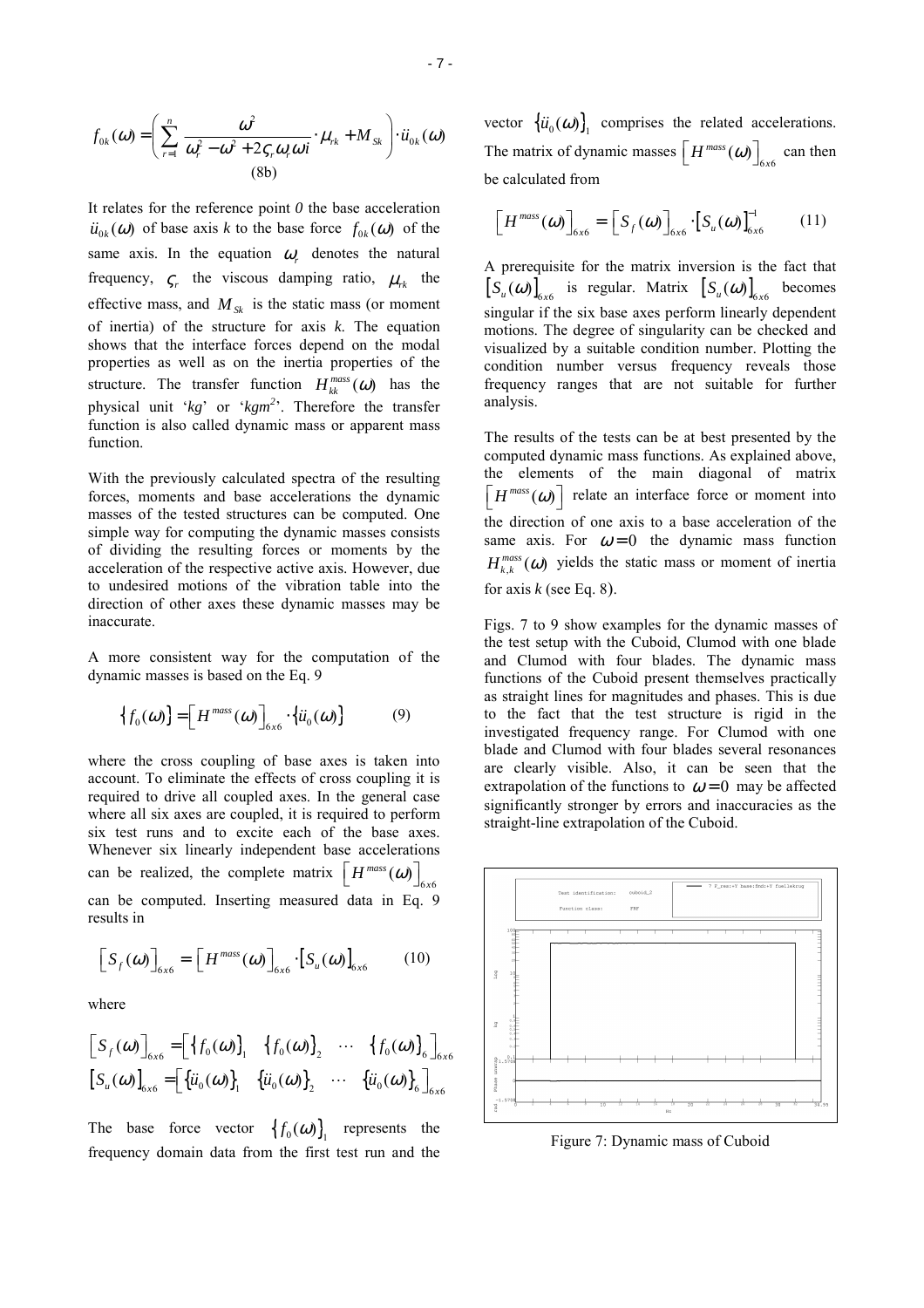

Figure 8: Dynamic mass of Clumod with one blade



Figure 9: Dynamic mass of Clumod with four blades

The dynamic masses as well as the raw frequency spectra of the measured signals form the basis for the inertia parameter identification [7, 9].

# **5. APPLICATION OF THE INERTIA PARA-METER IDENTIFICATION METHOD**

From the test data obtained via base excitation testing on the MAVIS facility the inertia parameters were identified utilizing an improved identification software [7].

First, the known inertia parameters of Cuboid and the circular disc were utilized to identify the inertia parameters of the FMD. The inertia parameters of the FMD were identified for different frequency ranges and identification algorithm parameters. It could be shown that the variation of the identified mass and moments of inertia are comparatively small. However, a rather large variation can be observed with respect to the center of gravity.



Figure 10: Test setup for Clumod with one blade

For Clumod with one blade, data of base excitation tests according to the test setup shown in Fig. 10 were evaluated.

The identification of inertia parameters for Clumod with one blade was performed by utilizing different frequency ranges and identification algorithm parameters. Like for the FMD a rather large variation can be observed with respect to the center of gravity.

The comparison with reference data according to [8] is presented in Table 2. The mass, and the moments of inertia  $\theta_{xx}$  and  $\theta_{yy}$  were identified with deviations smaller than *3 %* which is within the target range. The deviations for the center of gravity in y and z directions, and the mass moment of inertia  $\theta_{zz}$ , however, clearly exceed the targeted limits, and no obvious reason for this could be found. Thus the identification was not fully successful.

| <b>Parameter</b>  | <b>Identified</b>                  | <b>Reference</b>      | <b>Deviation</b> |
|-------------------|------------------------------------|-----------------------|------------------|
| Mass m            | 33.92 $kg$                         | $32.95 \text{ kg}$    | 2.94 %           |
| CoGx              | $0.39$ mm                          | $0.00$ mm             | $0.39$ mm        |
| CoGv              | $-5.45$ mm                         | $0.00$ mm             | $-5.45$ mm       |
| CoGz              | 283.61 mm                          | $270.60$ mm           | $13.01$ mm       |
| MoI $\Theta_{xx}$ | $\overline{6.56}$ kgm <sup>2</sup> | 6.42 $kgm^2$          | 2.18%            |
| MoI $\Theta_{vv}$ | 6.93 $kgm^2$                       | 6.00 $kgm^2$          | 15.50 %          |
| MoI $\Theta_{77}$ | $0.75 \; \text{kgm}^2$             | $0.77 \ \text{kgm}^2$ | $-2.60%$         |

Table 2: Comparison of inertia parameters of Clumod with one blade